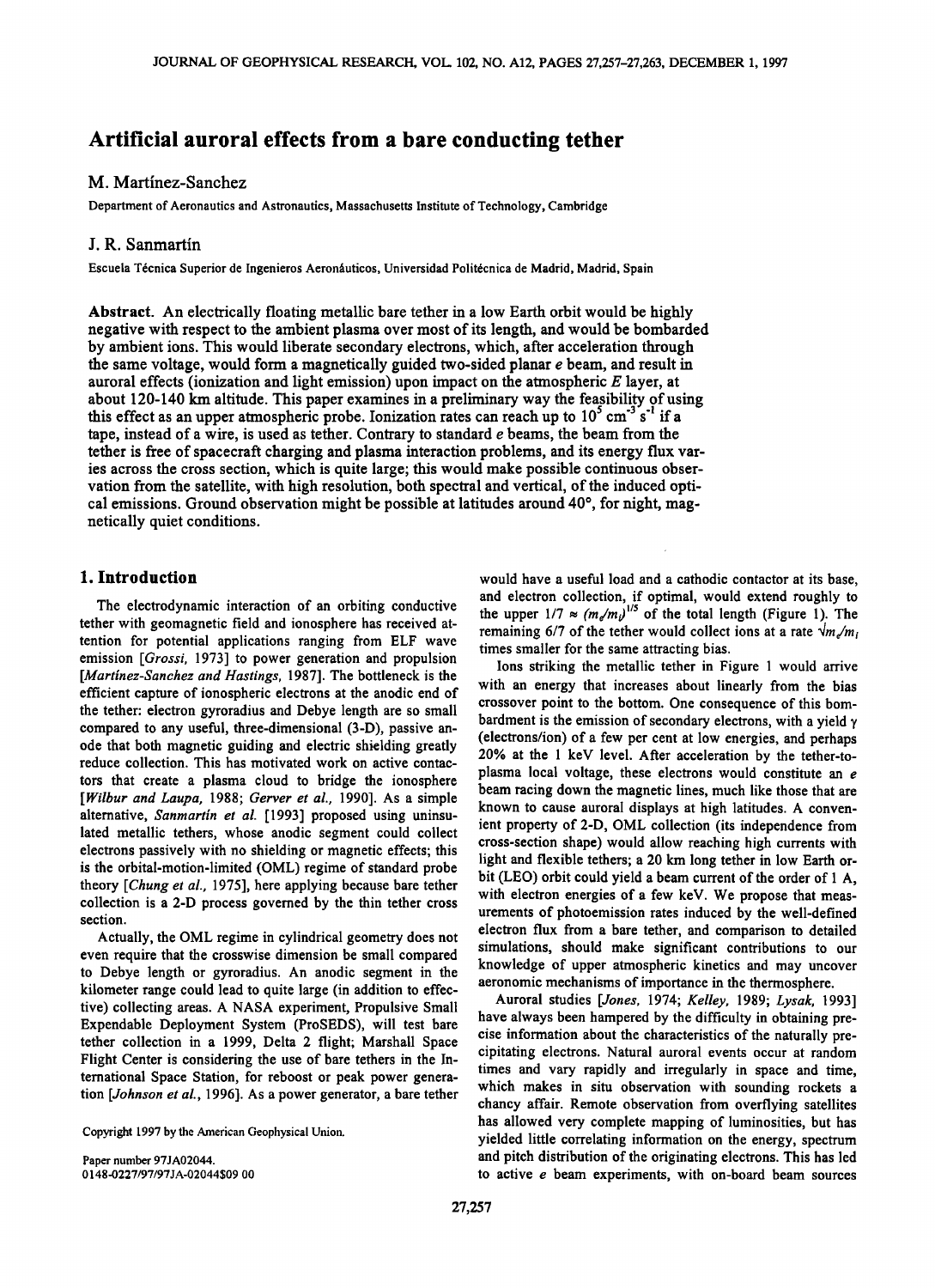

**Figure 1. Potential diagram for a floating bare tether. An end mass at the bottom would make it dynamically stable, and would carry a diagnostics package.** 

that produce controlled artificial auroras. Ground observation **may then further take advantage of the precise knowledge of both timing and location of the e beam.** 

**Pioneer 1969 work with e beams [Davis et al., 1971; Hess et al., 1971] was followed by series of rocket experiments such as EXCEDE [O'Neil et al., 1978a; Paulsen et al., 1990], ECHO [Israelson and Winckler, 1975; Arnoldy et al., 1985], or CHARGE [Gilchrist et al., 1990; Myers et al., 1990]. Beam sources have also been used on board the Shuttle. As compared with rockets, satellites allow repeated observations, and produce e beams originating well above the lower ionosphere, as in natural auroras. A difficulty found in almost all experiments, and particularly serious for satellites, was that beam firing affected the potential of the spacecraft, which serves as ground for the beam source itself.** 

**The high energy flux involved leads to a second serious difficulty. The beam diameter is only twice the gyroradius at beam energy, or 10 m at 3 keV; for a representative 1 A current, the energy flux is 2 orders of magnitude above that for type 4 of natural auroras, for which type 1 is the weakest visi**ble type. This compensates the small depth  $(~ 10 \text{ m})$  of the **emitting layer in the direction of observation, compared with a depth ~ 10 km for an auroral arc, and leads to a similar brightness, making ground observations easy. On the other hand, intense beams are hard to predict; they produce suprathermal electrons [Cartwright et al., 1978; Banks et al., 1987] and plasma fluctuations [Beghin et al., 1984; Winckler et al.,** 

**1984] near the spacecraft, and are distorted by nonlinear plasma interactions [Wilhelm et al., 1984; Sasaki et al., 1985] that may structure the beam cross section [Banks and Raitt, 1988]. Most beam experiments have thus ended (whether originally so intended or not) studying beam physics and spacecraft charging, which are problems not quite related to auroral emissions.** 

**By contrast, the tether beam source is entirely free of satellite-charging problems; as we shall see, no current flows at the ends of the tether. Also, the beam cross section is now about**  10 m  $\times$  20 km, yielding an energy flux typically  $10<sup>3</sup>$ -10<sup>4</sup> times **weaker than standard sources, well below any excitation or interaction thresholds [Bernstein et al., 1979]. A drawback is that the resulting low brightness makes ground observation difficult. Brightness, however, would be much greater for observation from the spacecraft (which has the advantage of continuous recording). This is impracticable for a standard beam because of its very thin cross section, but a bare tether beam has one cross dimension of about 20 km, and the particle (and energy) flux varies from bottom to top of the tether, allowing for determination of volume emission rates by tomographic techniques.** 

**In this paper we present a preliminary feasibility study for this concept. Section 2 reviews the electrodynamic aspects of the tether current generation, and section 3 discusses the beam characteristics. Section 4 presents a simplified model of the interaction of the electron beam with the upper atmosphere and gives ionization rates. Section 5 considers the observational options and their feasibility.** 

## **2. Tether Beam Emission**

**For this particular application, where we have no need for the tether as a generator, it is best to deactivate the cathodic contactor at the bottom; this makes both the tether electrically floating and the anodic segment shorter. In order to also reduce the high voltage exposure of the spacecraft, the tether should be deployed downward; Figure 1 shows a schematic of the configuration. The ionospheric potential in the vehicle's**  frame decreases upward at a rate  $E = (\nu \times B)_z$ , where v is the **orbital velocity and B the geomagnetic field. The tether supports only the small levels of current due to ion collection and will be regarded in a first approximation as being equipoten**tial, floating at a positive potential  $\Delta \phi_0$  with respect to the **ionosphere at the upper end. The local voltage drop is then** 

$$
\phi_T - \phi_I = \Delta \phi_0 - E(L - z). \tag{1}
$$

**In the OML regime the electron current collected per unit length of wire for large, positive bias is [Chung et al., 1975; Sanmartín et al., 1993]** 

$$
\frac{dI_e}{dz} = e n_e \frac{p}{\pi} \sqrt{\frac{2e(\phi_T - \phi_I)}{m_e}} \quad ; \tag{2}
$$

for the region with  $\phi_T < \phi_I$ , ions are collected at a rate

$$
\frac{dI_i}{dz} = e n_e \frac{p}{\pi} \sqrt{\frac{2e(\phi_I - \phi_T)}{m_i}}.
$$
 (3)

Here  $n_e$  is the ionospheric density, and  $p$  is the perimeter of **the tether cross section. For an estimate of the crossover position we ignore the secondary electron emission and express the condition of zero net current collection by equating the integrals of (2) and (3) in their respective ranges. This yields**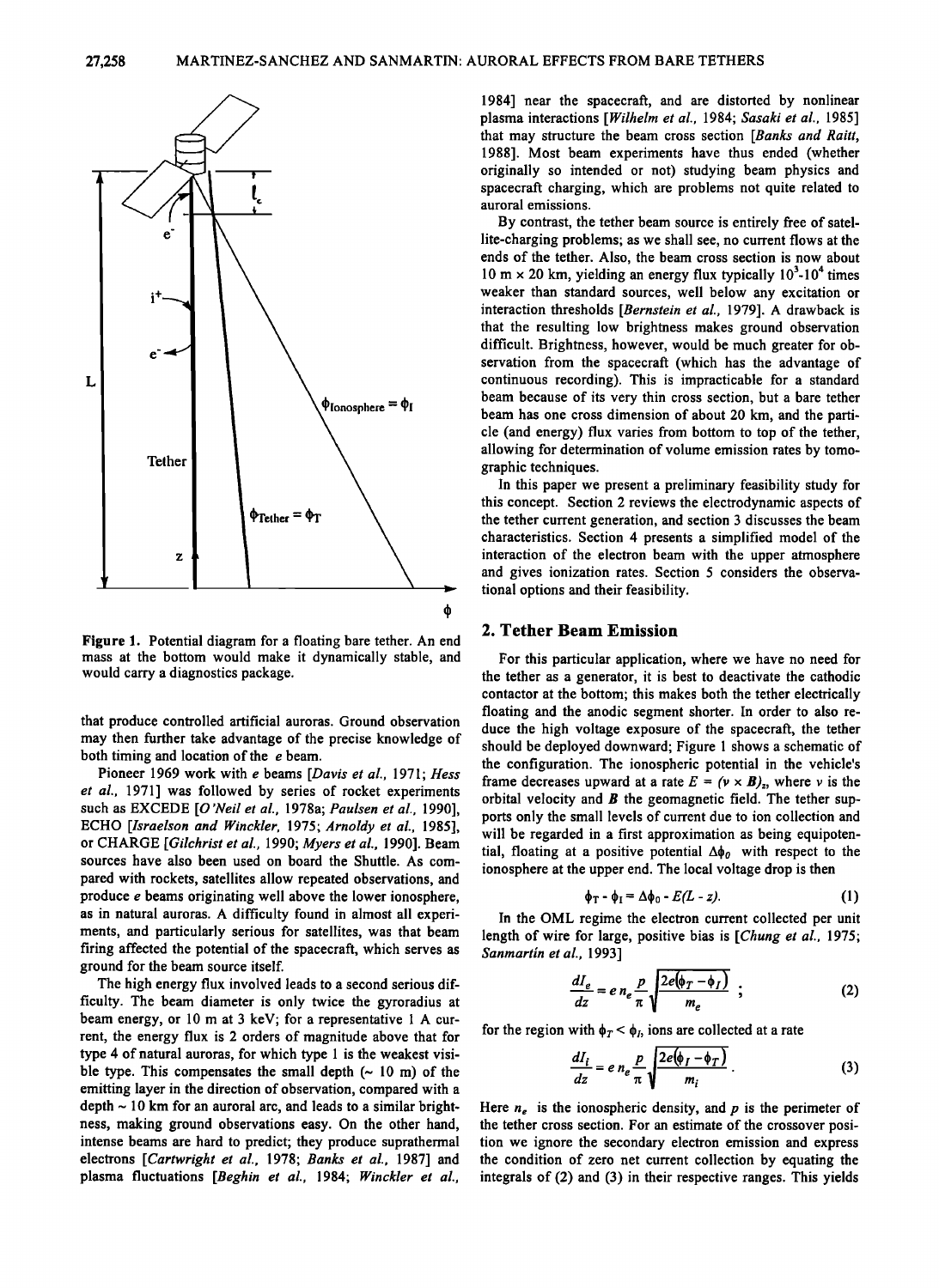$l_c/L = \Delta\phi_0/EL = (m_e/m_b)^{1/3}$ , which is 0.032 for O<sup>+</sup> ions; since **this is small, we will in what follows ignore the upper positive**  segment in Figure 1 and set  $\Delta\phi_0 = 0$  in (1). An important **property of the OML collection regime is that (2) and (3) are not restricted to circular wires, but apply to a general convex**  cross section [Laframboise and Parker, 1973].

**The secondary emission of electrons by ion bombardment**  is characterized by a coefficient  $\gamma$  (electrons per ion) which **(except at very low voltages) increases linearly with ion energy [Cobine, 1958]** 

$$
\gamma = \gamma_I(\phi_I - \phi_{\overline{I}}) \approx \gamma_I E(L - z), \qquad (4)
$$

typical values for  $\gamma_I$  being 0.1 to 0.2 per kV. We can now multiply  $dI_i/dz$  in (3) times  $\gamma$  and integrate for the total sec**ondary electron current,** 

$$
I_{emit,T} = \frac{2\gamma_1}{5} \left( \frac{2e^3E^3}{m_i} \right)^{1/2} n_e \frac{p}{\pi} L^{5/2} = \frac{3}{5} \gamma_1 EL \times I_{i,T}
$$
 (5)

where  $I_{i,T}$  is the total ion current and  $(3/5)\gamma_{i}EL$  is a mean emis**sion coefficient. The vertical distribution of electron emission is given by** 

$$
\frac{dI_{emit}}{dz} = -\frac{5}{2}\left(1 - \frac{z}{L}\right)^{3/2}\frac{I_{emit,T}}{L} \tag{6}
$$

**As already noted, for the OML regime to hold, neither magnetic nor space-charge effects should affect particle collection. This puts limits on the dimensions of the tether cross section. For both power generation and thrust applications, where electron collection is the dominant process, magnetic effects, whose characteristic length is the thermal gyroradius, might place the strongest limitation. For the present application, however, we can totally ignore those effects because the ion gyroradius is larger than the electron gyroradius by the**  large factor  $\sqrt{m_e}$ . Space-charge effects then come into the **fore; a preliminary estimate would allow a maximum crosswise "radius" of about twice a representative Debye length (~ 5.5 ram).** 

If we take  $E = 175$  V/km (an average value for  $28^\circ$ ,  $300$  km orbits),  $n_e = 3 \times 10^{11} \text{m}^{-3}$  (nighttime level for an average solar **activity at 300 km) and a 20 km long tape with**  $\gamma_1 = 0.15$  **per**  $kV$  and half-width 12 mm (perimeter  $\sim$  48 mm), we calculate **from (5) an emitted current of 0.63 A. By contrast, a circular wire emitting this current would be too rigid and heavy, having a 7.7 mm radius, and weighing about 9990 kg if made of aluminum, and over 3700 kg if made of a plastic material with a thin outer aluminum layer. This compares with 170 kg for a tape, say, 0.13 mm thick, for which the ohmic voltage drop would keep at 5% of the total emf, 3.5 kV. This advantage of tapes as regards weight reduction does not fully extend to other tether applications; using a tape reduces the length required to generate a given power but hardly modifies the power-to-mass ratio of the tether, which is bound by efficiency requirements on the circuit involving the tether.** 

**Tethers 20 km long have been already successfully deployed on three occasions: Small Expendable Deployment System (SEDS) 1 and 2 were dielectric tethers flown on Delta 2 rockets in 1993 and 1994 respectively; TSS1-R, a conducting, insulated tether, was flown in the Shuttle in 1996. The danger of space debris hits, which increases with tether length, is negligible here because the tape is so wide; it would take 10 years for a severing hit [Flury and Klinkrad, 1994, Figure 11].**  **Possible tape twisting would have no effect on the 2-D ion collection process, because directional effects, either magnetic or from orbital motion, are absent; note in this respect that the**  relative orbital energy of oxygen ions,  $\frac{1}{2}m_1v^2 = 4.5$  eV, is **much less than the keV acceleration energies. Note also that although our tape might be too wide to ignore magnetic effects on electrons, thus breaking the OML law for electron collection (2), our results do not require a precise value for l/L (they just need it to be small).** 

#### **3. Electron Beam Characteristics**

**The energy of the injected electrons, and hence the physics of their interaction with the atmosphere, is strongly influenced by the choice of (geographical) inclination i for the tether orbit. For a first approximation, the dipole model of the Earth's magnetic field is useful; the field at the magnetic equator is Bo**   $\approx 3 \times 10^{-5}$  T. One then finds that at a point in the orbit where the magnetic inclination is  $i_m$ , the induced electric field is

$$
E = (\nu \times B)_z = B_0 \nu \cos i_m. \tag{7}
$$

which shows that to the extent that  $i_m$  can be considered con**stant during one orbit, the induced emf is also constant. The magnetic inclination, however, does vary on a daily basis with**  the angle  $\beta$  between the ascending node of the orbit and the **magnetic pole meridian,** 

$$
\cos i_m = \cos i \cos \alpha + \sin i \sin \alpha \sin \beta. \tag{8}
$$

Here both *i* and the colatitude  $\alpha \approx 11^{\circ}$  of the magnetic pole are constant,  $i_m$  thus fluctuating daily between the limits  $|i - \alpha|$ and  $|i + \alpha|$ . From (7), then, we obtain an emf centered at  $B_0v$ **xcosi cosot, which decreases with geographic inclination, and**  a superimposed daily oscillation between the limits  $B_0v$  cos(i  $+ \alpha$ ) and  $B_0v \cos(i - \alpha)$ .

**Besides this simple variation, the irregularities of the actual geomagnetic field manifest themselves more or less strongly, depending on the area being overflown; especially prominent are the effects of the great negative magnetic anomaly over southern Africa, and of the positive Indo-Chinese anomaly. As an example of the complex intraorbital variations, the open**  circuit voltage of a 20 km tether at 300 km and  $i = 28.5^{\circ}$  may **reach as low as 1600 V [Martinez-Sanchez and Hastings, 1987, Figure 3], whereas the dipole model would yield a minimum voltage of 3470 V. We note, however, that the horizontal field is relatively smooth over the northern midlatitudes where most of the experimentation would be expected to take place. In those areas, the dipole approximation is reasonable;**  with this approximation, a 45° orbit still gives an emf between **2590 V and 3840 V, allowing a strong electron-atmosphere**  interaction, and covering most of the range of natural auroral **electron energies.** 

**The secondary electrons have low emission energies (a few eV) and accelerate away from the tether under the large potential difference**  $\phi_I - \phi_T$  (a few kV). Note that the potential **profile near the tether would be unaffected by space charge,**  for  $e(\phi_I - \phi_T)$  is very much larger than the thermal energy of ionospheric electrons  $($   $\sim$  0.15 eV), while the ratio of Debye **length to tape half width is not small. The potential would then follow a 2-D Laplace (shallow) solution for some distance, most of the outward acceleration of secondary electrons occurring many centimeters away from the tape, where the potential is already nearly radial. For the approximate analysis of the next section we may thus assume that at the start of**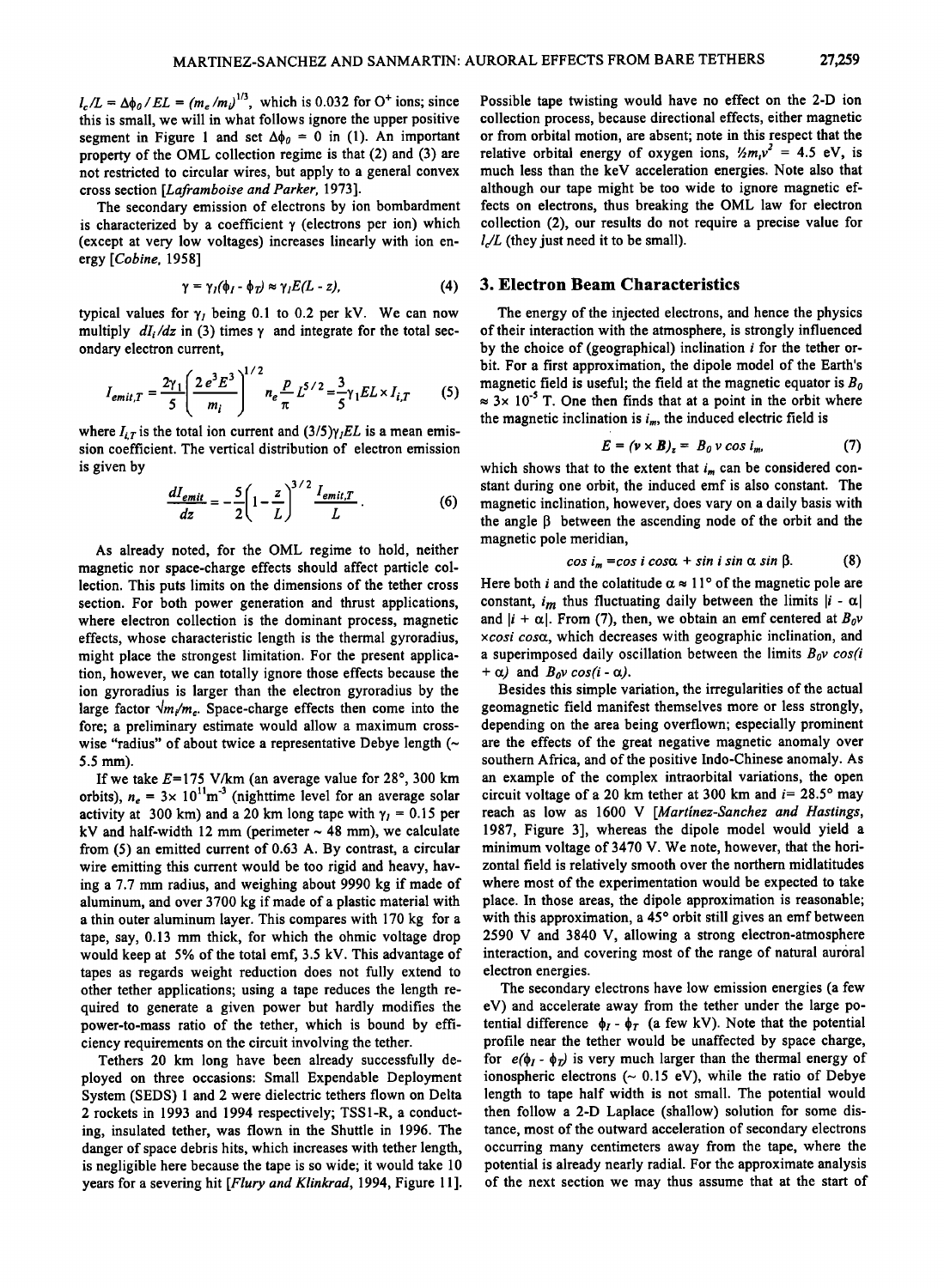**their race along magnetic lines, secondary electrons are uni**formly distributed in the azimuthal angle  $\varphi$  about the tether **(Figure 2).** 

The pitch angle  $\theta_p$  of these electrons would follow a (nor**malized)** distribution  $f_{\infty}(\theta_p) = (2/\pi)d\phi/d\theta_p$ , where the factor of **2 accounts for the fact that both q• and -q• contribute to the**  same  $\theta_p$ . The minimum pitch angle would be the magnetic dip **angle I, and only the electrons moving down the field line are**  considered  $(I < \theta_p < \pi/2)$ . From the relation  $cos\theta_P = cosI cos\varphi$ **one obtains a fairly flat distribution,** 

$$
f_{\infty}(\theta_p) = \frac{2}{\pi} \frac{\sin \theta_p}{\sqrt{\cos^2 I - \cos^2 \theta_p}}.
$$
 (9)  $\frac{a}{t}$ 

**The dip angle I varies along each orbit between zero and a**  maximum (at the point nearest the magnetic pole) that is determined by the roughly constant magnetic inclination,  $tan I_{max}$  $= 2 \tan i_m$ , and ultimately again by the geographic inclination **i as follows from (8).** 

**The half width of the e beam perpendicular to the tether is**  taken to be the electron gyroradius  $r_L(z)$  at the energy  $\varepsilon_{\infty}(z)$  = **eE(L - z). The one-sided flux of electrons (those moving down the magnetic tube) from a height z above the bottom of the tether is then, using (5) and (6),** 

$$
\Phi_{e\infty}(z) = \frac{1}{2} \frac{|dI_{emit}/dz|}{2 r_L e \cos I} = \frac{\gamma_1 EL}{4\pi \cos I} \sqrt{\frac{m_e}{m_i}} \left(1 - \frac{z}{L}\right) n_e \Omega_e p, \quad (10) \quad \begin{array}{c} \text{lisions, } f \\ \text{ionization} \end{array}
$$

where  $\Omega_e$  is the electron gyrofrequency; in the dipole ap**proximation** 

$$
\Omega_e(I) = \Omega_{e0} \sqrt{\frac{1 + \tan^2 I}{1 + \frac{1}{4} \tan^2 I}} , \qquad \Omega_{e0} \approx 5.3 \times 10^6 s^{-1} . \tag{11} \quad \begin{array}{c} \text{int} \\ \text{g} \\ \text{at} \\ \text{Al} \end{array}
$$

Flux  $\Phi_{\epsilon\omega}$  and energy  $\epsilon_{\omega}$  are the basic characteristics of the *e* **beam. The one-sided energy flux is** 

$$
\Phi_{\text{em}}(z) = \Phi_{\text{em}}(z)\varepsilon_{\text{em}}(z) = \Phi_{\text{em}}(z) \times eEL(1 - z/L). \tag{12}
$$



**Figure 2. Geometry of tether electron emission and pitch determination.** 

**Note that the beam characteristics are entirely determined by**  tether parameters  $L$ ,  $p$ , and  $\gamma_i$ ; plasma parameters  $n_e$ ,  $m_i$ ,  $I$ , **and magnetic component perpendicular to orbit, E/v; and height z above the tether bottom.** 

#### **4. Beam-Atmosphere Interaction**

**Most of the electron-atmosphere interaction will occur in the E layer, between 120 and 150 km altitude. This region is**  characterized by a predominance of molecular ions  $(O_2^+$  and  $N_2^+$  in particular), which recombine rapidly by dissociation **after sunset. The nighttime ionospheric density at midlati**tudes can reach as low as  $10^2$  cm<sup>-3</sup> for very quiet magnetic conditions, while the daytime density is around 10<sup>5</sup> cm<sup>-3</sup>, with **some dependence on the sunspot cycle [Kelley, 1989]. By contrast, the F layer, where the tether itself would fly, is**  dominated by radiatively recombining  $O^+$  ions  $(10^3 \text{-} 10^6 \text{ cm}^3)$ **which survive the night with density reduction factors of only 2to4.** 

**As beam electrons, now called "primaries", move in their helical paths down magnetic field lines, they are slowed down by a variety of inelastic interactions with air molecules. The most significant of those interactions is ionization, but for every ionizing event there are also a number of excitation collisions, followed mainly by prompt photon emission. One ionization is produced, on average, for every 35 eV of energy lost by the primary electron (the mean of 33 and 37 eV values**  for O<sub>2</sub> and N<sub>2</sub> respectively [*Rees*, 1989]); we denote this effective ionization energy as  $\varepsilon_i$ . For the moderate energies  $\varepsilon_{\infty}$  of **interest, the bremmstrahlung loss is negligible [Carlson and Egeland, 1995] and beam broadening is negligible too, except at the lowest altitudes [Davis et al., 1971; Winckler, 1980]. Also, the beam electron density is clearly too low for Coulomb collisions at the end of the beam range to count [Martinez-Sanchez et al., 1992].** 

The ionization cross sections of  $N_2$  and  $O_2$  (summed over **all ion states) are quite similar, and can each be approximated for energies above-30 eV by** 

$$
\sigma_1(\varepsilon) = \sigma_* g(\varepsilon/\varepsilon_*); \qquad g(u) = \frac{u-1}{u^2} \ln u, \qquad (13)
$$

with  $\sigma_{\bullet} = 9.7 \times 10^{-16}$  cm<sup>2</sup> and  $\varepsilon_{\bullet} = 23.6$  eV. The *E* layer at-**• mosphere can be characterized by a linearly varying scale height for the total atmospheric density n; for the mean CIRA reference atmosphere we have a very simple, approximate law,** 

$$
n(h) \approx 10^{31}/h^3,\tag{14}
$$

**where h is altitude measured from 95 km above Earth's sur**face and  $10^{31}$  is a dimensionless constant. As a primary elec**tron with energy**  $\varepsilon$ **, pitch angle**  $\theta_p$ **, and ionization mean free** path  $1/n\sigma_i$ , advances a distance ds in its path, the altitude loss is  $dh = -\sin I \cos\theta_p ds$ , and the energy loss rate is

$$
\sin I \cos \theta_p \frac{d\epsilon}{dh} = \epsilon_i n(h) \sigma_i(\epsilon). \qquad (15)
$$

**For simplicity, we will consider two opposite rough models for pitch angle evolution, (1) electrons move at constant pitch**  angle, with a distribution frozen in its initial form  $f_{\infty}(\theta_p)$ , and **(2) electrons reach an isotropic distribution (in the range 0 <**   $\theta_p < \pi/2$ ) immediately after leaving the tether.

**Starting with this last, simpler model we average (15) over**   $\theta_p$  and integrate from an initial energy  $\varepsilon_{\infty}(z)$  at tether altitude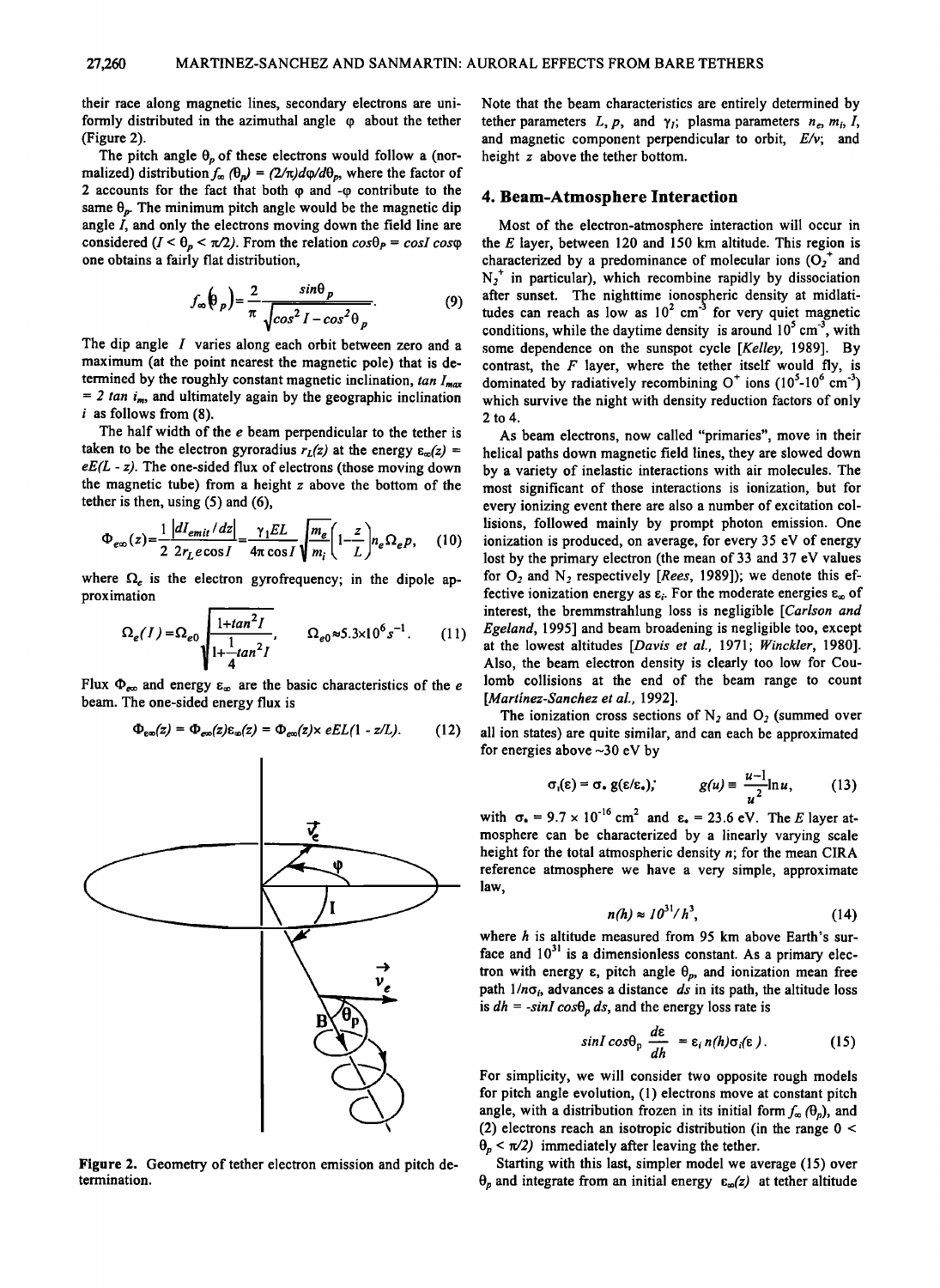$(h_{\infty} \approx \infty)$  to obtain  $\varepsilon$  [h,  $\varepsilon_{\infty}(z)$ ]. Making use of the small value of  $1/ln(\epsilon_{\alpha}/\epsilon_*)^2$ , which is typically of order  $10^{-1}$ , we find

$$
1 - \left(\frac{\varepsilon}{\varepsilon_{\infty}}\right)^{2} \frac{\ln(\varepsilon_{\infty}/\varepsilon_{\ast})}{\ln(\varepsilon/\varepsilon_{\ast})} \approx \frac{10^{31} \sigma_{\ast}}{h^{2}} \frac{\ln(\varepsilon_{\infty}/\varepsilon_{\ast})^{2} - 1}{\varepsilon \mu_{p} > \sin I} \qquad \text{tropic } \theta_{p} \text{ model} = 0, \text{ at } h \approx \infty, \text{ to } \theta_{p} \text{ model} = 0, \text{ at } h \approx \infty, \text{ to } \theta_{p} \text{ model} = 0, \text{ at } h \approx \infty, \text{ to } \theta_{p} \text{ model} = 0, \text{ at } h \approx \infty, \text{ to } \theta_{p} \text{ model} = 0, \text{ at } h \approx \infty, \text{ to } \theta_{p} \text{ model} = 0, \text{ at } h \approx \infty, \text{ to } \theta_{p} \text{ model} = 0, \text{ at } h \approx \infty, \text{ to } \theta_{p} \text{ model} = 0, \text{ at } h \approx \infty, \text{ to } \theta_{p} \text{ model} = 0, \text{ at } h \approx \infty, \text{ to } \theta_{p} \text{ model} = 0, \text{ at } h \approx \infty, \text{ to } \theta_{p} \text{ model} = 0, \text{ at } h \approx \infty, \text{ to } \theta_{p} \text{ model} = 0, \text{ at } h \approx \infty, \text{ to } \theta_{p} \text{ model} = 0, \text{ at } h \approx \infty, \text{ to } \theta_{p} \text{ model} = 0, \text{ at } h \approx \infty, \text{ to } \theta_{p} \text{ model} = 0, \text{ at } h \approx \infty, \text{ to } \theta_{p} \text{ model} = 0, \text{ at } h \approx \infty, \text{ to } \theta_{p} \text{ model} = 0, \text{ at } h \approx \infty, \text{ to } \theta_{p} \text{ model} = 0, \text{ at } h \approx \infty, \text{ to } \theta_{p} \text{ model} = 0, \text{ at } h \approx \infty, \text{ to } \theta_{p} \text{ model} = 0, \text{ at } h \approx \infty, \text{ to } \theta_{
$$

where  $\langle \mu_{p} \rangle = 2/\pi$  is the average of  $\mu_{p} \equiv cos \theta_{p}$ , and h<sub>0</sub>, as de**fined by the last equality, is the limit height for a vanishing ra**tio  $\epsilon/\epsilon_{\infty}$ . With beam spread ignored, we have  $\Phi_{\epsilon}(h,z) = \Phi_{\epsilon \infty}(z)$ (and  $\Phi_{\rm g}(h;z) = \Phi_{\rm em} \varepsilon(h;z)$ ), the volumetric ionization rate then taking the simple form

$$
\dot{n}_s(h; z) = \Phi_{\text{evo}}(z) n(h) \sigma_i[\varepsilon(h; z)]. \qquad (17)
$$

Using (13), (14), and (16) in (17), for  $h$  not too close to  $h_0$ (with ε/ε. still large), we find

$$
\frac{\dot{n}_s}{\Phi_{\epsilon\infty}n(h_0)\sigma_i(\epsilon_{\infty})} = \frac{h_0^{3}/h^3}{\sqrt{1-h_0^{2}/h^2}} \left[1 + \frac{\ln\sqrt{1-h_0^{2}/h^2}}{\ln(\epsilon_{\infty}/\epsilon_*)^2}\right].
$$
\n(18)  $\frac{\times h_0 \sqrt{\epsilon_{\mu}}\gamma/\mu_i}{\text{tively. In the first case, i}} = \frac{h_0 \sqrt{\epsilon_{\mu}}}{\sqrt{1-\epsilon_{\mu}}}$ 

**For the column-integrated rate we find** 

$$
\int_{h_0}^{h_{\infty}} \dot{n}_s dh = h_0 \Phi_{\varepsilon\infty} n(h_0) \sigma_i(\varepsilon_{\infty}) \left[ 1 - \frac{1}{\ln(\varepsilon_{\infty}/\varepsilon_{\ast})^2} \right]
$$
  

$$
\to <\mu_p > \sin I \frac{\Phi_{\varepsilon\infty}}{\varepsilon_i}.
$$
 (19)

The last form of (19) can be directly obtained from (15) and (17). Note that values  $\varepsilon/\varepsilon = O(1)$  in (16) occur in an altitude range  $h \approx h_0$ , which is too narrow to make a sensible contribution to (19). The maximum rate occurs in this range, where  $\dot{n}_s$  $\approx \Phi_{\text{ext}}(z) n(h_0)\sigma_i(\epsilon)$ ; we find

$$
\dot{n}_{s \text{ max}} = \Phi_{\text{exc}}(z) \; n(h_0) \sigma \cdot g_{\text{max}} \quad g_{\text{max}} \approx 0.26 \qquad (20)
$$

with  $\sigma_i = \sigma_{imax} \approx 2.5 \times 10^{-16}$  cm<sup>2</sup> at  $\epsilon \approx 4.24\epsilon_* \sim 100$  eV **IRees, 1989, Appendix A4].** 

For the model with a frozen distribution  $f_{\infty}(\theta_p)$ , equation (16), with the average  $\lt \mu_p$  replaced by each value  $\mu_p$  and  $h_o^2$ **replaced by**  $h_0^2 < \mu_p > \mu_p$ **, determines the energy**  $\epsilon (h \psi_\mu)$  **of a primary of pitch**  $\theta_p$  **at altitude h; electrons with**  $\theta_p$  **close to**  $\pi/2$  will lose all their energy at high altitudes, while those with  $\theta_p$  close to *I* will penetrate most. Since (16) can also be **viewed as a relationship between**  $\varepsilon$  **and**  $\theta_p$  **at a given altitude, the volumetric ionization rate is still given by (17) except for the replacement** 

$$
\sigma_i[\varepsilon(h;z)] \to \int_I^{\theta_{pmax}} d\theta_p f_{\infty}(\theta_p) \sigma_i[\varepsilon(h\sqrt{\cos\theta_p},z)], \qquad (21)
$$

**maximum energy corresponds to the minimum pitch, I, and**  maximum pitch,  $\theta_{\text{max}}$  corresponds to those electrons that have lost almost all their energy above  $h$   $[(\varepsilon/\varepsilon_{\infty} \leq \varepsilon/\varepsilon_{\infty} \approx 0,$  $\mu_{\text{pmin}}(h, z) = \frac{\mu_0 - h_0^2}{h^2}$ . We find, instead of (18),

$$
\frac{n_s}{\Phi_{\epsilon\infty}n(h)\sigma_i(\epsilon_{\infty})} \approx \int_{\mu_{pmin}}^{\mu_I} \frac{2}{\pi} \frac{d\mu_p}{\sqrt{\mu_I^2 - \mu_p^2}} \sqrt{\frac{\mu_p}{\mu_p - \mu_{pmin}}} \qquad \text{but}
$$
\n
$$
\times \left[1 + \frac{\ln\sqrt{1 - \mu_{pmin} / \mu_p}}{\ln(\epsilon_{\infty}/\epsilon_*)^2}\right] \qquad (18')
$$
\n
$$
\text{teth} \qquad \text{to}
$$
\n
$$
\text{to}
$$

From  $h_0 \sqrt{\frac{\mu_0}{\mu_1}}$  to  $h_{\infty}$  we find a column-integrated rate that is  $\mu_I$  times the previous result (19). The maximum rate, on **the other hand, differs markedly from result (20) for the isotropic**  $\theta_p$  **model. The integral in (18') ranges from 1 for**  $\mu_{\text{min}}$ = 0, at  $h \approx \infty$ , to a value close to  $\sqrt{2}$  for  $\mu_{pmin}$  near  $\mu_I$ , at  $h \approx$  $h_0 \sqrt{\langle \mu_{\mathbf{p}} \rangle / \mu_I}$ . The maximum rate is here smaller than (20) by the factor  $[2\mu_I^3/<\mu_{\sigma}^3]^{1/2}\sigma_i(\epsilon_{\omega})/\sigma_{imax}$ ; also, the rate profile is **rounder.** 

**As an example of application for conditions of interest to our experiment, consider emission from near the lower end of**  the tether introduced in section 2 ( $z/L \approx 0$ ,  $L = 20$  km,  $p = 48.3$ mm,  $\gamma_l = 0.15/kV$ ), for  $I = 45^\circ$ ,  $E = 160$  V/km, and  $3 \times 10^{11}$ O<sup>r</sup> ions per m<sup>3</sup>. Equations (10)-(12) then give  $\Phi_{\text{gas}} \approx 3.1 \times$  $10^{13}$  m<sup>-2</sup>s<sup>-1</sup>,  $\varepsilon_{\infty} = 3.2$  keV and  $\Phi_{\varepsilon_{\infty}} \approx 15.8$  ergs cm<sup>-2</sup> s<sup>-1</sup> (intermediate between types 2 and 3). From (16) we find  $h_0 \approx 27.7$ km and  $h_0 \sqrt{\mu_0} / \mu_1 \approx 26.3$  km, absorption thus being complete at about 122 km above Earth's surface. Energy and maximum energy drop to 2.31 keV at  $h = 1.5 h_0$  and  $h = 1.5$  $xh_0\sqrt{\langle \mu_p \rangle}/\mu_l$ , in the  $\theta_p$  isotropic and  $\theta_p$  frozen models, respectively. In the first case, ionization rates (in units of  $10^5$  cm<sup>-3</sup>s<sup>-1</sup>) decrease from a maximum 3.6 at  $h \approx h_0$  to 0.20 at  $h = 1.5 h_0$ **with a representative average** 

$$
\int_{h_0}^{h_\infty} \dot{n}_s dh / (2h_0 / 3) \approx 0.69 ;
$$

**the second model gives a 0.83 maximum and a 0.51 average**  (using  $h_0 \sqrt{\frac{\mu_v}{\mu}} / \mu_l$  instead of  $h_0$ ).

# **5. Observational Considerations**

**In a steady state the background plus secondary electron population would be determined by the balance between**  beam-induced O<sub>2</sub>, N<sub>2</sub> ionization, and the dissociative recombination of  $O_2^+$  and NO<sup>+</sup> (since N<sub>2</sub><sup>+</sup> converts rapidly via N<sub>2</sub><sup>+</sup> +  $O \rightarrow NO^{+} + N$  [*Martinez-Sanchez et al.*, 1992]). The buildup **time of the electron population, however, is much longer than**  the beam dwell time  $\Delta t \approx 1.3 \times 10^{-3}$  s (10 m wide beam moving **at 7.5 km/s). Thus the total plasma density will remain well below the steady state value, just changing from a background**   $n_e$  to a modified value  $n_e + n_s \Delta t$ . Although this might be **twice the background density at heights with maximum ionization rates, in the case of very quiet magnetic conditions, it would be barely detectable.** 

 $\sigma_i[\varepsilon(h;z)] \to \int_I^{\rho max} d\theta_p f_\infty(\theta_p) \sigma_i[\varepsilon(h\sqrt{\cos\theta_p},z)]$ ; (21) green line (557.7 nm) and the red doublet (630.0 and 636.4 nm) of atomic oxygen. Knowledge of the primary electron **Observations of auroral emissions from the excited E layer are likely to yield the most detailed picture of events, since prompt emission from excited states with typical lifetimes**  about 10<sup>-7</sup> s can indeed build up to steady state levels in the **dwell time; this excludes "forbidden" transitions such as the nm) of atomic oxygen. Knowledge of the primary electron flux can be obtained from differential current readings at a few points along the tether, and careful preflight calibration of the emission coefficient ¾ versus ion energy for the material used.**  Use of measured values for  $n_e$ ,  $m_i$ , and geomagnetic compo**nents in (10) and (12) might replace current readings. Direct magnetic perturbation measurements could also be performed, but it would be difficult to separate the electron currents emitted away from the tether from the basic wave-carried currents implied by the ion collection in the lower part of the tether and the electron collection in its upper part.** 

> **Ground observation could directly provide vertical resolution. The number of photons received at the detector per sec-**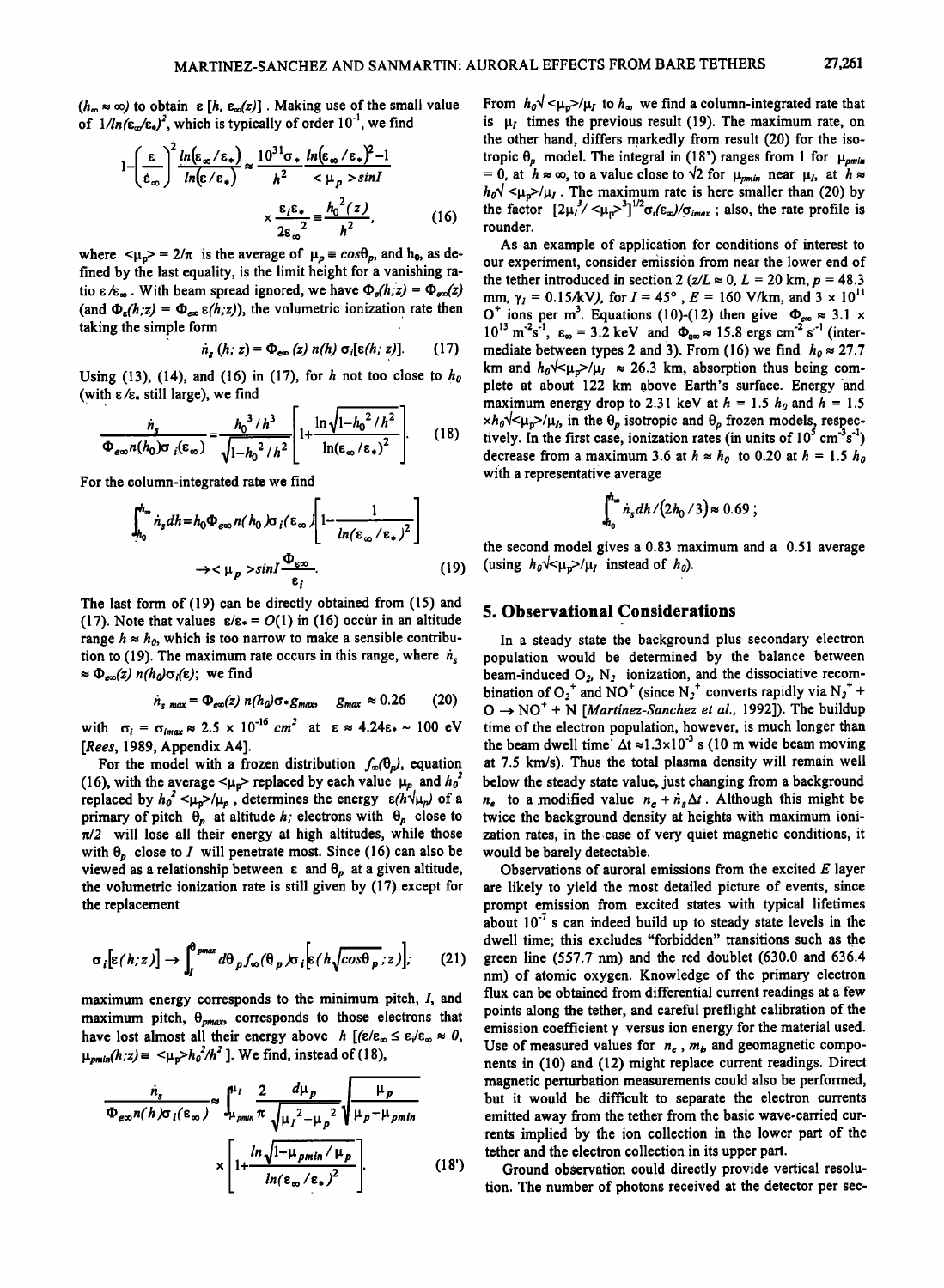**ond, from a part of the layer in Figure 3 with frontwidth Az/tan I and related to points on the tether in the range z,**   $z+\Delta z$ , is

$$
\Phi_D = \dot{n}_{em} \Delta H \frac{d}{\cos \alpha} \frac{\Delta z}{\tan I} \frac{A_D}{4\pi (H/sin\alpha)^2}
$$
(22)

where  $n_{em}$  is the volumetric emission rate of photons of the **type considered. Production rates of radiating species for natural auroras are reasonably well established [Jones, 1974]. A**  standard observed emission is that of the  $N_2$ <sup>+</sup> first negative **band (427.8 nm); for this transition, Jones [1974, Figure 4.24]**  shows a peak emission rate of about 70 cm<sup>-3</sup>s<sup>-1</sup> per erg cm<sup>-2</sup> s<sup>-1</sup> **primary flux, yielding 1.12×10<sup>3</sup> cm<sup>3</sup> s<sup>-1</sup> for the flux of our** previous example,  $\Phi_{\epsilon\infty} \approx 16$  erg cm<sup>-2</sup>s<sup>-1</sup>. A direct rate relation,  $n_{em}$  (427.8 nm)/ $n_s \approx 1.75$  [Carlson and Egeland, 1995] yields the same emission rate at  $n_s = 0.84 \times 10^7$  cm<sup>-3</sup> s<sup>-1</sup> (compared with  $n_s$  values at the end of last section). If we wish to **resolve**  $\Delta H = 1$  km, with  $A_D = 100$  cm<sup>2</sup>,  $H = 125$  km,  $\alpha = 45^{\circ}$ ,  $d = 10$  m,  $I = 45^\circ$ , and  $\Delta z = 1$  km at the bottom of our 20 km **tether, we obtain from (22) a photon flux of 400/s for this line. The total photon count from all known observable transi**tions is about 50 times that for  $N_2^T$  427.8.

**Detector feasibility depends on the surface brightness or**  luminosity of the source, as measured in Rayleighs  $(4\pi/10^{\circ}$ times the number of photons per cm<sup>2</sup>, per steradian, per sec**ond at the detector [Jones, 1974]). With this definition, (22) yields a luminosity** 

$$
b(R) = \frac{1}{10^6} \dot{n}_{em} \left( \frac{d}{\cos \alpha} \right)
$$
 (23)

with cgs units for  $\dot{n}_{em}$  and d. For the N<sub>2</sub><sup>+</sup> 427.8 line and the other conditions of our example, we find  $b \approx 1.6 R$ ; this is over **103 times weaker than a natural aurora of the same type, which**  has a much larger emitting depth. The UV N<sub>2</sub><sup>+</sup> transition at **391.4 nm has a yield 3 times greater [Carlson and Egeland,**  1995], leading to  $b \approx 5R$ ; luminosity calibration against bright **stars would allow correcting for atmospheric extinction.** 



**Figure 3. Geometry for ground observation of auroral emissions.** 

**Brightness might be increased by observing at twilight, with the tether still illuminated and the lower atmosphere al**ready dark; a day density  $n_e \approx 10^6$  cm<sup>-3</sup> would make *b* greater **by a factor of 3. Somewhat larger values of tether dimensions**  L and p might be possibly allowed in (10) and (12), leading **again to greater brightness. In any case, a luminous source of a**  few rayleighs might be detectable at latitudes around 40°, **where the background energy flux of precipitating ions or**  electrons is only about 10<sup>-+</sup> ergs cm<sup>-'</sup>s<sup>-+</sup> under night, magneti**cally quiet conditions (Kelley, 1989, Fig. 5.27). At an eleva**tion angle  $\alpha = 45^\circ$ , the effective depth in (22) would be  $d \sim 30$ km, the height range of the auroral emission considered being **about 30 km. The background luminosity would then be just**  2% of the *e* beam luminosity of a tether with  $\Phi_{\text{so}} \approx 16$  ergs **cm**<sup>-2</sup>s<sup>-1</sup>.

**Anyway, note that observation from the satellite, looking down the magnetic field, could result in greatly increased luminosities; photometers on board rockets emitting intense**  beams in the E layer have registered  $10^7$ -10<sup>8</sup> R values [O'Neil **et al., 1978b]. A bare tether beam cross section is 20 km wide in the vertical plane containing the magnetic field, and maybe a few tens of meters thick (horizontally across) near the end of the beam range. Sweeping the line of sight through that plane, peak luminosities of 10<sup>3</sup>-10<sup>4</sup> R should be reached. At emitting heights that lie 150 km below injection, the beam subtends an**  angle of about 4° at the satellite. A set of horizontal sweeps could then provide a brightness scan of line-integrated emis**sion from electrons originating at different heights above the tether bottom, with varying energy fluxes. Note that for emis**sion halfway up the tether, both  $\Phi_{\text{ex}}$  and  $\epsilon_{\text{ex}}$  are reduced by  $1/2$ ,  $\Phi_{\text{e}\infty}$  reduced by  $1/4$ ,  $h_{0}$  increased by about 2, and aver**age ionization rates decreased by slightly less than 1/8; for the tether and conditions considered at the end of section 4, the**  average ionization rate decreases to values  $0.095 \times 10^5$  and  $0.071 \times 10^5$  cm<sup>-3</sup> s<sup>-1</sup>, in the isotropic  $\theta_p$  and frozen  $\theta_p$  models **respectively.** 

**Tomographic inversion of data would be required to obtain volume emission rates, as in the Visible Airglow Experiment on board the Atmospheric Explorer C satellite. An iterative relaxation algorithm should be used, a simple convolution procedure being unable to incorporate a priori information, as available on beam flux distribution. A convolution algorithm also makes for worse reconstruction when the set of line integrals is limited, as here [Solomon et al., 1984; 1985]. A serious difficulty with iterative relaxation is backscattering of emitted light from both lower atmosphere and Earth's surface [Hays and Anger, 1978; Abreu and Hays, 1981 ]. This effect, however, is quite weak in our case because of the very small horizontal extent of the emitting region (a few tens of meters by 20 km); scattering models for diffuse aurora consider an emitting layer at a 110 km height, with infinite west-east ex**tent and a  $5^\circ$  latitude width  $($   $\sim$  570 km).

## **6. Conclusions**

**Significant localized enhancements of ionospheric emission rates would result from the topside bombardment of the E layer by secondary electrons liberated by ions falling on a bare tether (a tape of some 20 km length, electrically floating in LEO orbit). As an e beam source a tether is free of the problems that have plagued standard sources. Continuous observation from the satellite, allowing for spectral and vertical resolution, has been shown to be feasible, and would, if correlated**